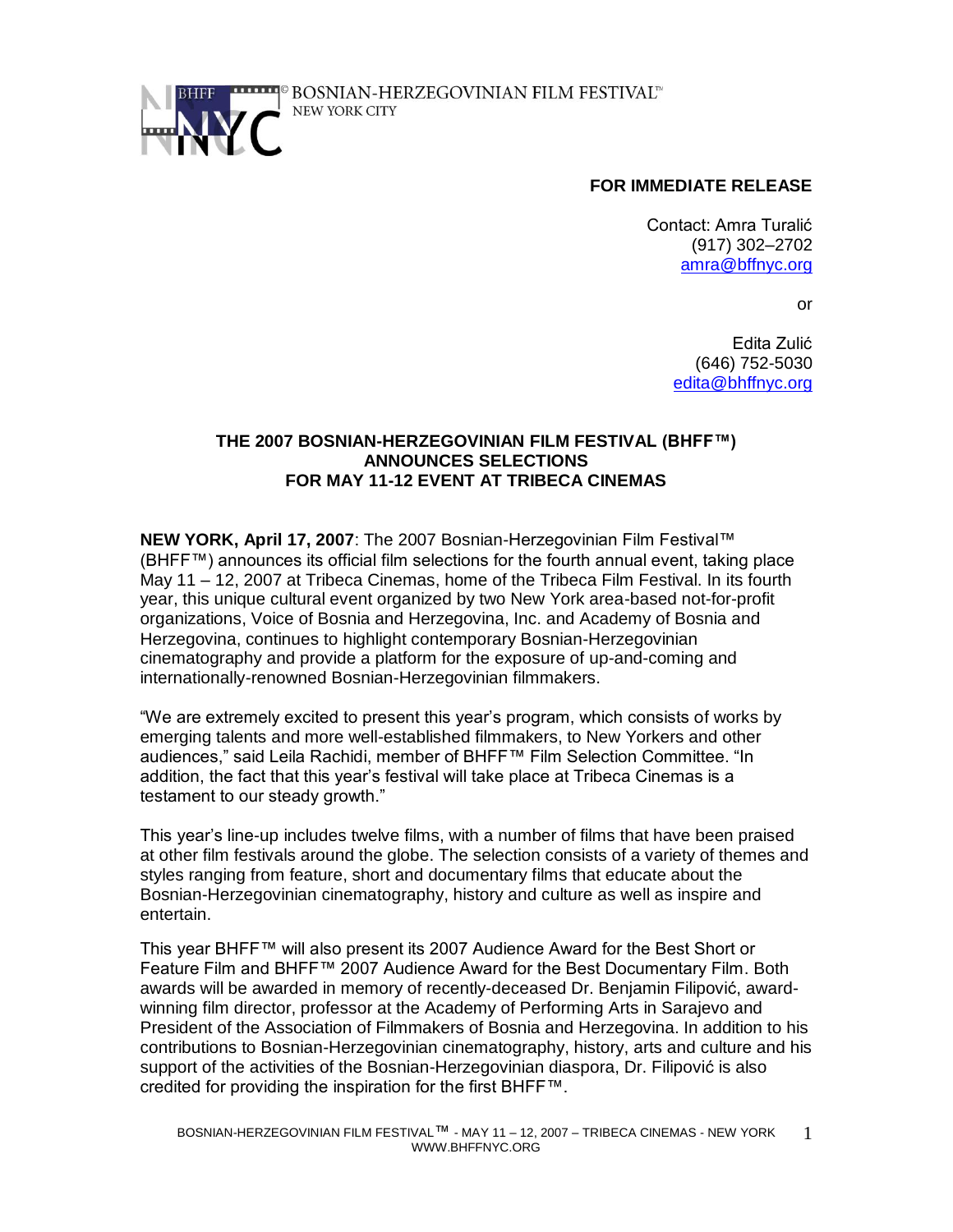Following are the films included in the 2007 BHFF™:

## **Feature films**

There are five feature films that cover a diverse spectrum of themes ranging from compelling and complex portraits of parent-child and spousal relationships set against the post-war backdrop, one man's travel through Bosnia and Herzegovina in search for beauty and meaning and the tragi-comic adventures of soldiers assigned to the Yugoslav-Albanian border post in 1980s.

- **All for Free (Sve džaba)**, directed by Antonio Nuić and the winner of the Best Actor award at the 2006 Sarajevo Film Festival, follows the story of a thirty-year-old Goran who lives on an inheritance from his parents and drinks his days away. One day, following the scandalous and tragic death of his closest friends, Goran decides to sell his house and travel from town to town, giving away free drinks to the inhabitants.
- **Armin**, directed by Ognjen Sviličić, is a Croatian, German and Bosnian co-production and the winner of the European Network of Young Cinema Jury Award 2007. Coming from a small town in Bosnia, a father takes his son, Armin, to Croatia to audition for a German film about the Balkan conflict. After the director shows his disinterest toward him, Armin grows disappointed and withdrawn, but his ambitious father decides to take matters into his own hands and fight for his son's acting career.
- **The Border Post (Karaula)**, directed by Rajko Grlić has been included in the official selection for the European Film Awards 2006. In the spring of 1987, at a small borderpost on the Yugoslav-Albanian border, young soldiers are counting days to the end of their military service when the usually-drunk commander makes an unpleasant discovery related to his groin pain. Not wanting his wife to find out about the embarrassing disease, he declares a state of emergency, claiming that the Albanian army is preparing an attack against Yugoslavia but things soon spiral out of control.
- **Grbavica**, directed by Jasmila Žbanić is the winner of the 2006 Golden Bear at Berlin, and a nominee for the European Film Award and for the Grand Jury Prize at Sundance 2006. Single mother Esma lives with her 12-year-old daughter Sara in Sarajevo's Grbavica neighborhood. Sara's father becomes an issue when her school requires a certificate proving that he died a martyr so Sara can receive a discount for an upcoming school trip. Esma claims that this is difficult since his body has yet to be found but Sara aggressively demands the truth.
- **Mum and Dad (Mama i tata)**, directed by Faruk Lončarević, won the Special Jury Prize at the 2006 Sarajevo Film Festival. An elderly couple live alone in a flat in Sarajevo, with their everyday rituals consisting of drinking coffee, playing cards and watching TV. Dad is a stroke survivor and has difficulties communicating and Mum is a lively lady who takes advantage of the situation to set straight some old quarrels. Faruk Lončarević conveys the intimacy and the conflict in their relationship through use of the reality-show style.

## **Documentary films**

Four documentaries included in this year's festival focus on the search for truth and justice for war victims, the beauty of a relationship between two older sisters and the emptiness and hope in a small central Bosnian village ten years after the war.

**Carnival (Karneval),** directed by Alen Drljević, has been included in the official selection in the competitive program of the International Documentary Film Festival Amsterdam 2006 and is the winner of the Audience Award for Best Documentary at the Trieste Film

BOSNIAN-HERZEGOVINIAN FILM FESTIVAL™ - MAY 11 – 12, 2007 – TRIBECA CINEMAS - NEW YORK WWW.BHFFNYC.ORG 2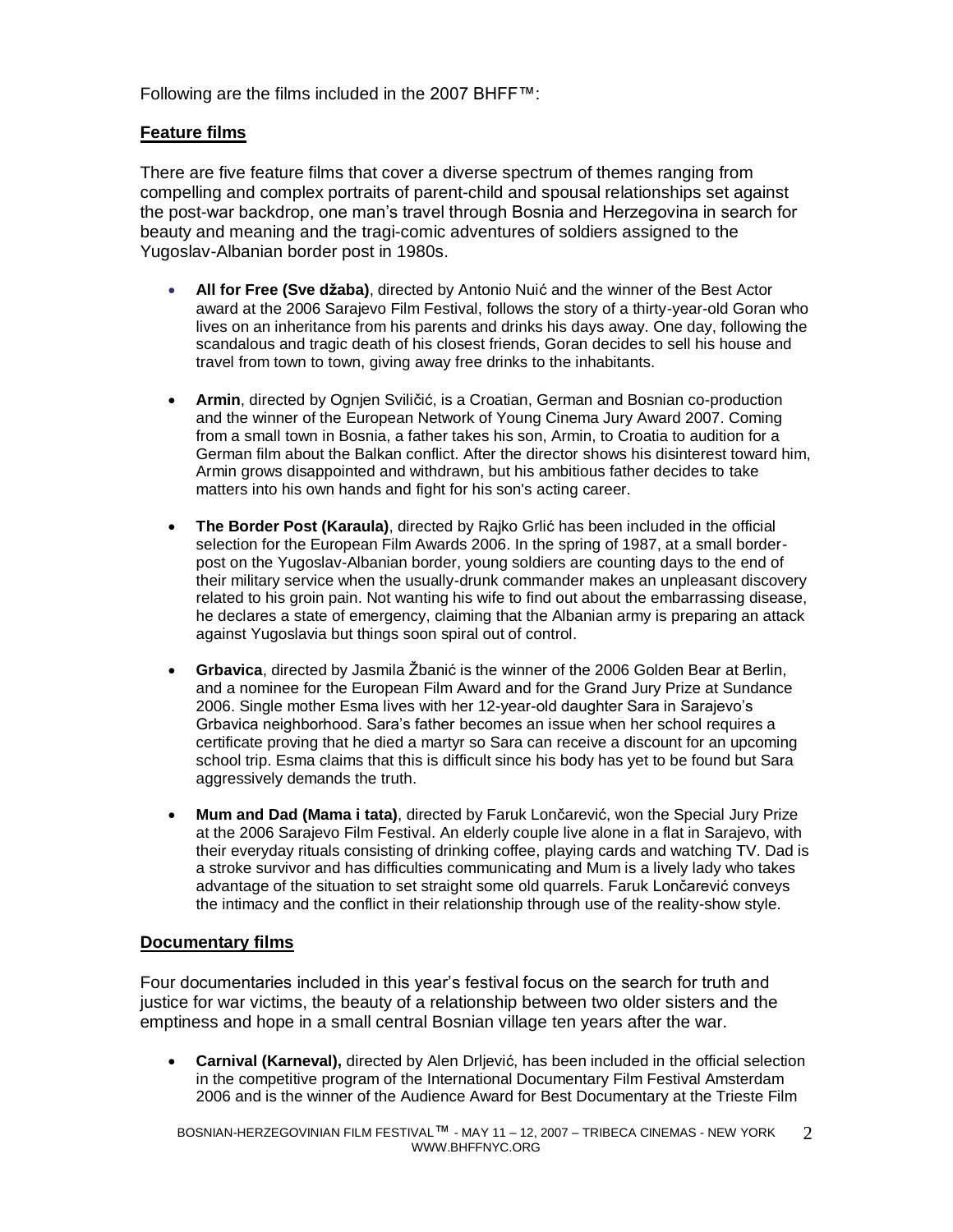Festival 2007. It is by coincidence that the Montenegrin journalist Šeki Radončić comes across a black page in the history of his country and learns that the Bosnian refugees seeking safety in Montenegro during the war were mercilessly picked up and transported to Bosnia in May 1992, where they ended up in the notorious, Serb-run prison of Foča. Radončić decides to investigate the matter further and succeeds in tracking down witnesses to the events.

- **For Whom The Bell Tolls (Za kim zvono zvoni)**, directed by Džemal Šabic, is the Winner of the Grand Prix award at the Trento Film Festival in Italy. All inhabitants of the village Poljani in central Bosnia have fled their village during the war. Ana Šušnja has been the sacristan in the village chapel in Poljani for 28 years. Even today, ten years after the war, Ana still sounds the bells, waiting for any of her neighbors to come back to the village.
- **Statement 710399 (Izjava 710399)**, directed by Refik Hodžic, is the story of a father trying to find out what happened to his son who slipped out of his hands and disappeared during the Srebrenica genocide in 1995. This is also a story of Bosnia and Herzegovina, a country scarred by war crimes and their legacy, and at the same time, a story of humanity amidst the most horrific crimes.
- **•** Two Sisters Story About Love (Dvije sestre prica o ljubavi), directed by Džemal Šabić, is a winner of the European Documentary Network Talent Award in 2006, and a nominee for the Prix Europa 2006. This is a vignette about a 58-year old Bosnian woman, who leaves her job and life in Sarajevo and returns to her village to take care of her disabled sister. This is a documentary about the best in people and human relations.

## **Short films**

Three short films explore the themes of children trapped in violent conflicts, human determination and resilience in the face of adversity and the psychological tension between one's desire for revenge and humanity.

- **Good Luck Nedim (Sretan put Nedime)**, directed by Marko Šantić, is the winner of the Best Short Film at the Sarajevo Film Festival 2006, Best Film at the Confederation Internationale des Cinemas d'art et Essai and Best Short Film nominee for the European Film Awards 2006. Upon arrival at the Slovenian border, Amir and Nedim come across a young police officer who refuses to let them through because Nedim does not have proper documentation. Amir is determined to fight for his brother, who suffers from terminal cancer and wants to die in his own country.
- **In the Name of the Son (U ime sina)** is directed by the emerging filmmaker Harun Mehmedinović. Captured in battle by Serbian forces, Tarik, a Bosnian Muslim, and his friend Milan, a Serb who defected from the Serb forces, are marched to their execution in a Bosnian forest. As they reach their destination, Milan is recognized by their executioner: Pavle, his father and an officer of the Serbian army. In agony over Milan's treason, Pavle shoots his son, but spares Tarik. Years later, in the United States, Pavle appears on Tarik's doorstep asking for a favor. Suddenly, Tarik is conflicted between his desire for revenge and his humanity.
- **The Way We Played (Kako smo se igrali)**, directed by Samir Mehanović, is the winner of the Best First-Time Director at BAFTA Scotland in 2005, and a nominee for the Best British short film at EIFF in 2006. On the eve of war in Bosnia and Herzegovina, two boys, a Serb and a Muslim, go looking for treasure in an abandoned hillfort. Instead of gold they find a gun and overnight both their lives are changed forever.